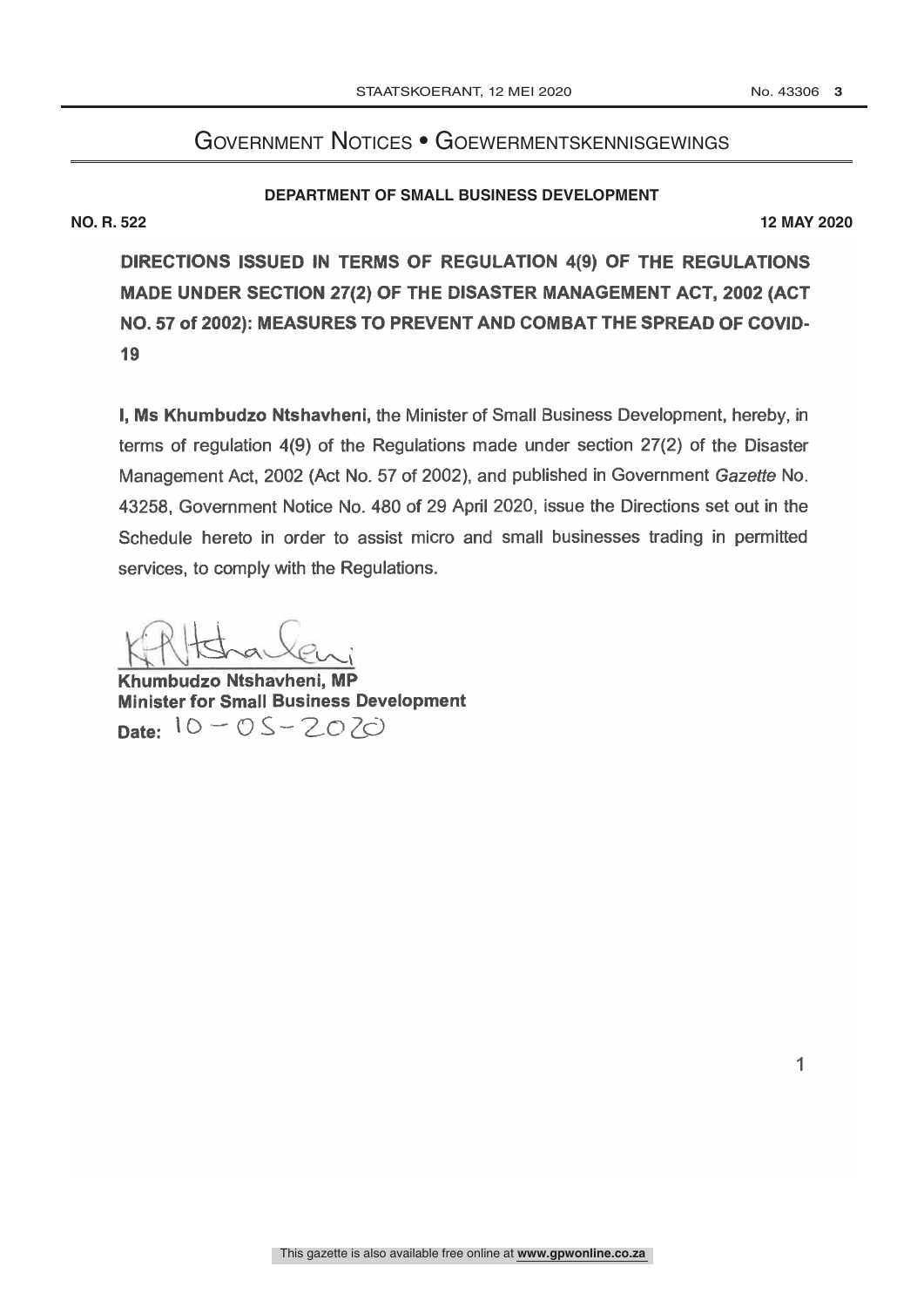# **SCHEDULE**

## **DEFINITIONS**

1. In these Directions, a word or expression bears the meaning assigned to it in the Regulations promulgated in Government Gazette No. 43258, Government Notice No. R 480 of 29 April 2020, and unless the context otherwise indicates

"Regulations" means the regulations published in Government Gazette No. 43258, Government Notice No. R480 of 29 April 2020.

#### **SCOPE**

- 2.1 These Directions re -affirm and extend the application of the previous Directions published in Government Gazette No. 43208, Government Notice No. R450 of 6 April 2020 that applied to informal, micro and small businesses that render essential services.
- 2.2 These Directions are issued in order to assist micro and small businesses trading in permitted services, to comply with the Regulations and do not seek to deviate from any previous Directions issued under the regulations repealed by regulation 2(1) of the Regulations.
- 2.3 The permitted businesses covered in these Directions are the following-
- (a) small scale bakeries and confectioneries;
- (b) small scale hardware stores;

(c) informal restaurants and shisanyamas - for home deliveries only;

(d) trades, herein referred to as artisanry businesses, necessary for rendering emergency repair work, including plumbers, electricians, locksmiths, glaziers, roof repair work, tow

 $\mathfrak{D}$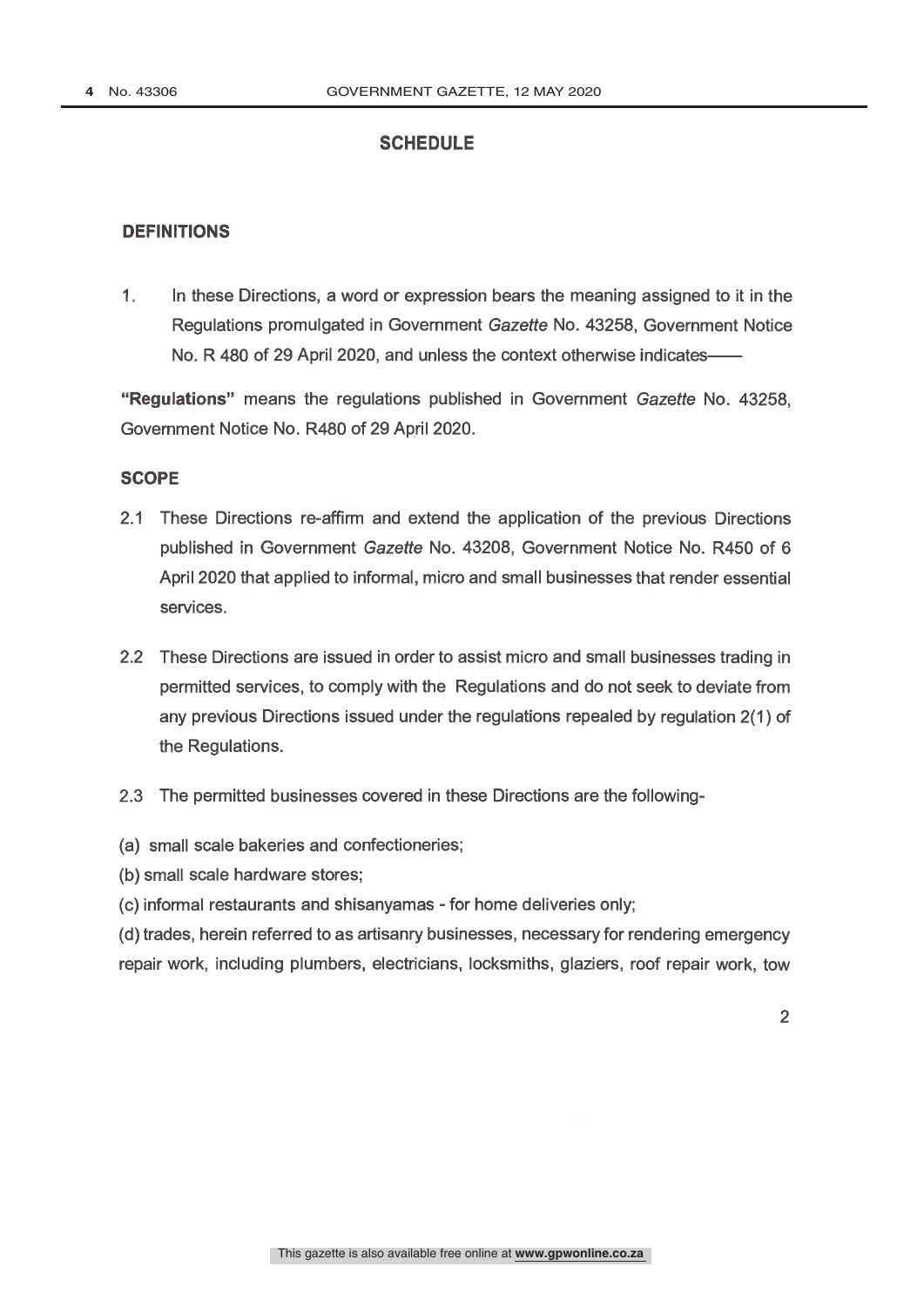trucks, vehicle recovery and automobile repairs (motor mechanics), including small -scale vehicle services centres/ workshops, small -scale motor body repair shops, and fitment centres;

- (e) Sole traders within the clothing and textiles and confectionery business; and
- (f) Cooperatives operating under permitted businesses in line with the Regulations.

## **Directions**

- 3.1 All formal and informal small businesses are required to comply with the Occupational Health and Safety Measures in Workplaces COVID -19 (C19 OHS), 2020 Directions issued by the Minister of Employment and Labour and the Guidelines of the Department of Health with specific reference to preventing the spread of, and infection by Covid-19.
- 3.2 All formal and informal small businesses must ensure that no person is allowed to enter business premises, if that person is not wearing a cloth face mask, a homemade item or another appropriate item that covers the nose and mouth.
- 3.3 An employer must provide every employee who may come into direct contact with members of the public as part of the employee's duties, with a cloth face mask, a homemade item or another appropriate item that covers the nose and mouth.
- 3.4 All formal and informal small businesses are encouraged to provide transport for their employees during the national state of disaster.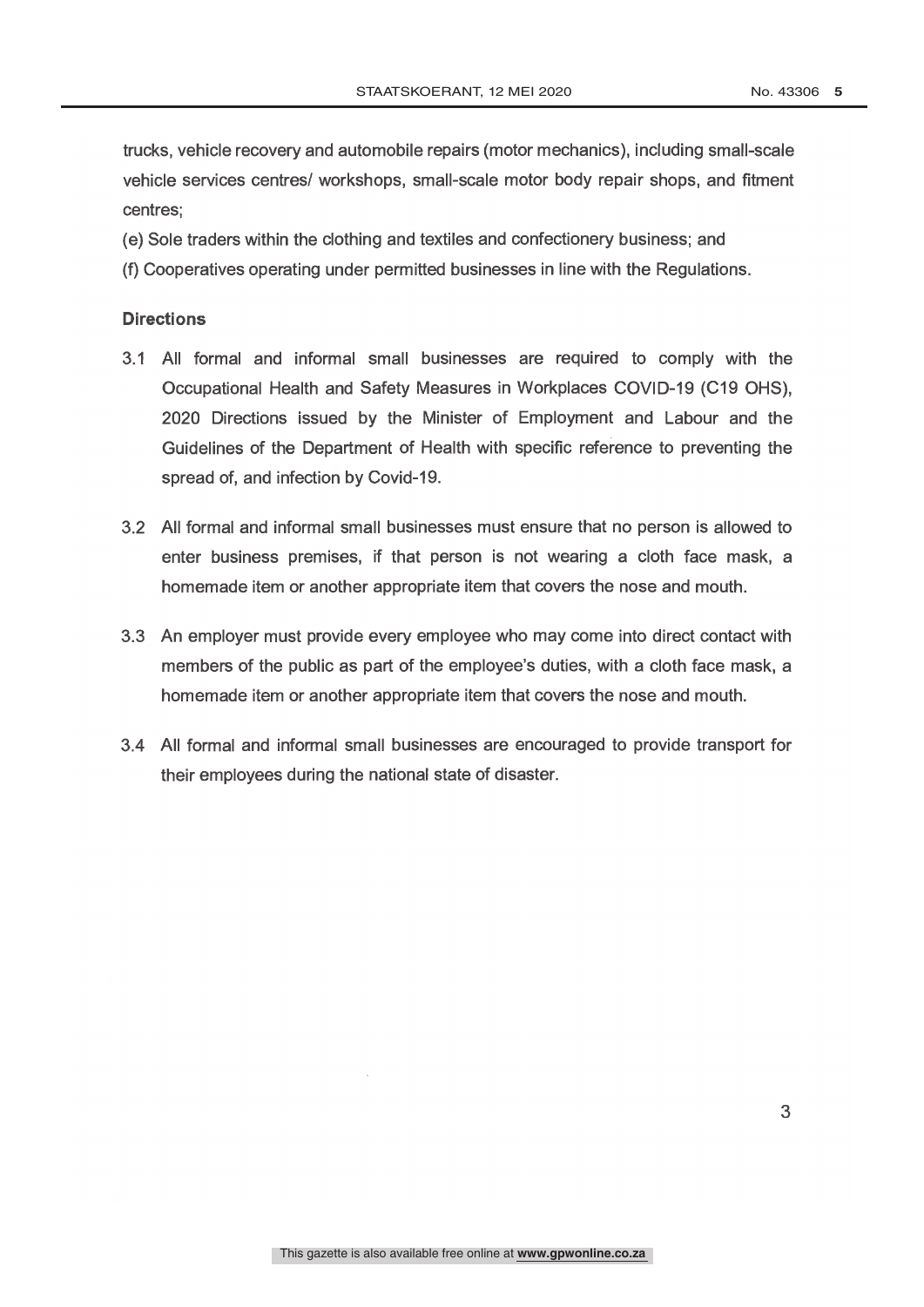## APPLICABLE PERMITS/ BUSINESS LICENCES REQUIRED

4. All other small businesses, not specifically mentioned in these Directions must apply for permits to operate their permitted businesses as per the Regulations.

#### Small scale bakeries and confectioneries

- 5. A Small scale bakery and a confectionery must-
	- (a) possess a business licence or permit to trade issued in accordance with the Business Act, 1999 (Act No. 71 of 1991) or a business licence or trading permit issued by the relevant municipality;
	- (b) not sell products or goods that are prohibited by the Regulations; and
	- (c) not allow the business premises to be used as sleeping quarters.

## Small-scale Hardware Stores

- 6. A Small scale hardware store must-
	- (a) possess a business licence or a permit to trade issued in accordance with the Business Act, 1999 (Act No. 71 of 1991) or a business licence or trading permit issued by the relevant municipality;
	- (b) not sell sub -standard goods; and
	- (c) not allow the business premises to be used as sleeping quarters.

## Informal and micro restaurants and shisanyamas

- 7. Informal and micro restaurants and shisanyamas-
	- (a) must possess a business licence or permit to trade issued in accordance with the Business Act, 1991 (Act No. 71 of 1991) or a business licence or trading permit issued by the relevant municipality; and
	- (b) may not sell cooked food unless it is for home deliveries and the orders are placed telephonically or online.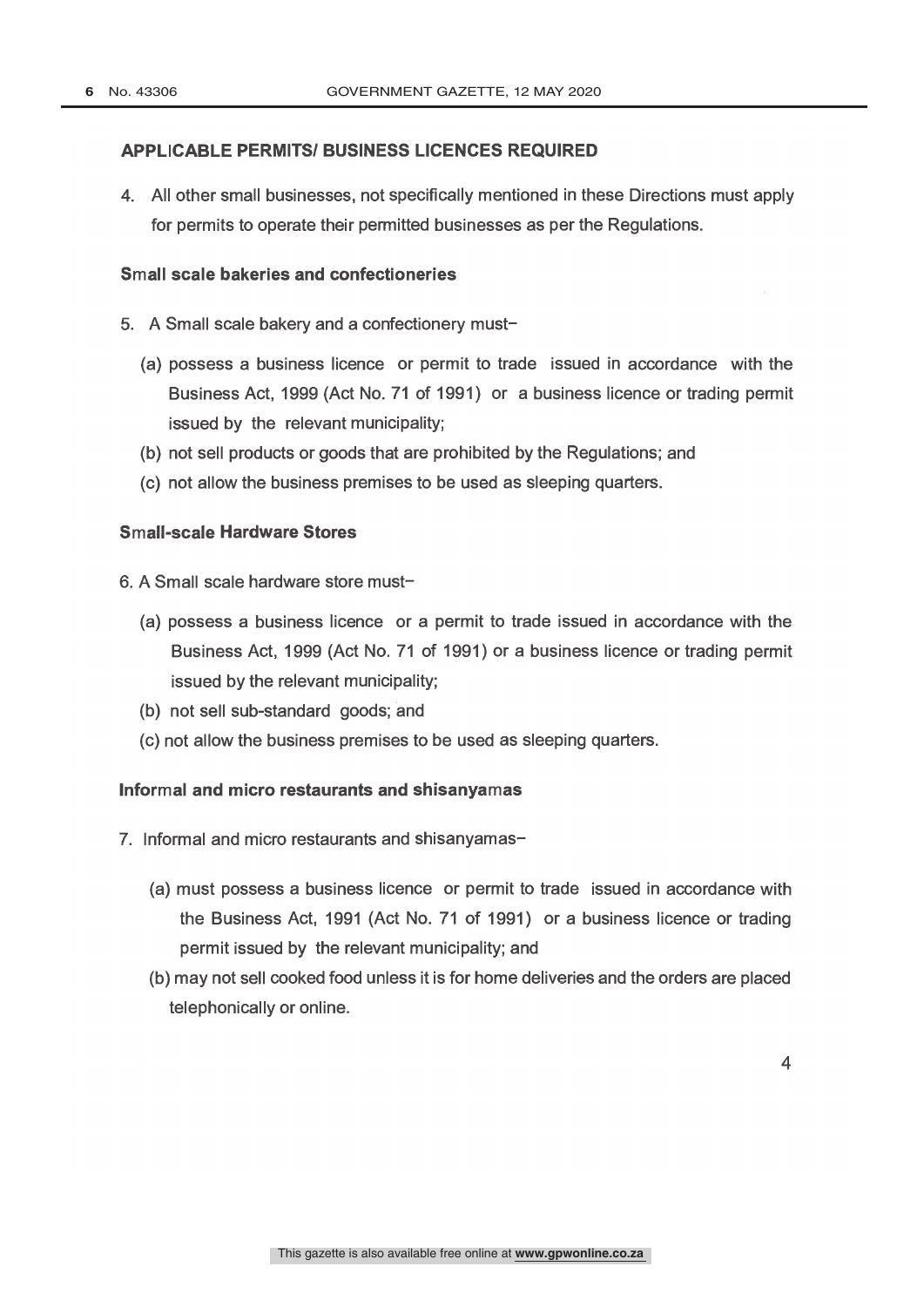## Tradesmen and/ or Artisans Businesses

. apply for such a business licence or trading permit with the relevant municipality 8. (a) An Artisan's business must possess a business licence or permit to trade issued in accordance with the Business Act, 1999 (Act No. 71 of 1991); or (b) in the case of a vehicle service centre, fitment centre or a motor body repair workshop, if it does not already possess a business licence or trading permit, it must

# Sole traders within the clothing and textiles business

- 9.1 Personal Protective Equipment (PPEs) may not be fitted or tried on by customers before purchase.
- 9.2 Traders within the clothing and textiles sector-
	- (a) are prohibited from selling PPEs that had been fitted, tried on or returned by a customer;
	- (b) must ensure that sizes are clearly marked before products are purchased; and
	- (c) must display notices that PPEs may not be fitted or tried on before purchase.

## **Cooperatives**

10. Cooperatives must possess a valid and original certificate of registration as a Cooperative, in order to trade.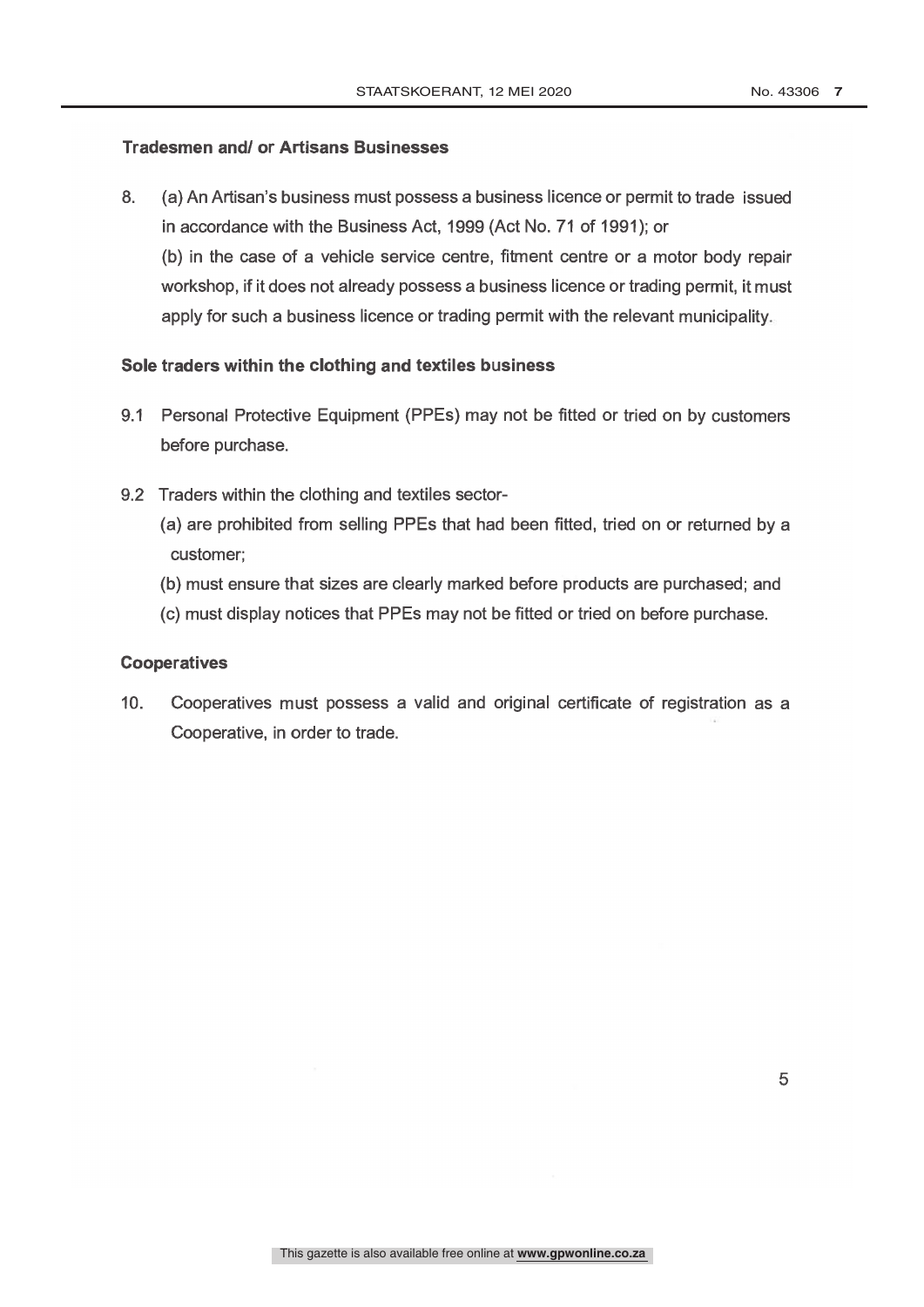## APPLICATION FOR BUSINESS LICENCES OR TRADING PERMITS

- 11.1 The Informal, micro and small businesses which are required to possess trading permits or business licences and which are currently trading without permits, must apply for temporary permits to continue trading.
	- 11.2 In the case of non-South African citizens, the business owner must-
		- (a) have been lawfully admitted into the Republic and must hold a valid passport with a visa issued by the Department of Home Affairs in terms of section 10 of the Immigration Act, 2002 (Act No.13 of 2002), authorising him or her to operate a business; or
		- (b) alternatively, hold an asylum seeker's permit issued in terms of section 22 of the Refugees Act, 1998 (Act No. 130 of 1998), which allows him or her to work.
- 11.3 Permission to operate the business will be linked to the period covered by the asylum seeker's permit.